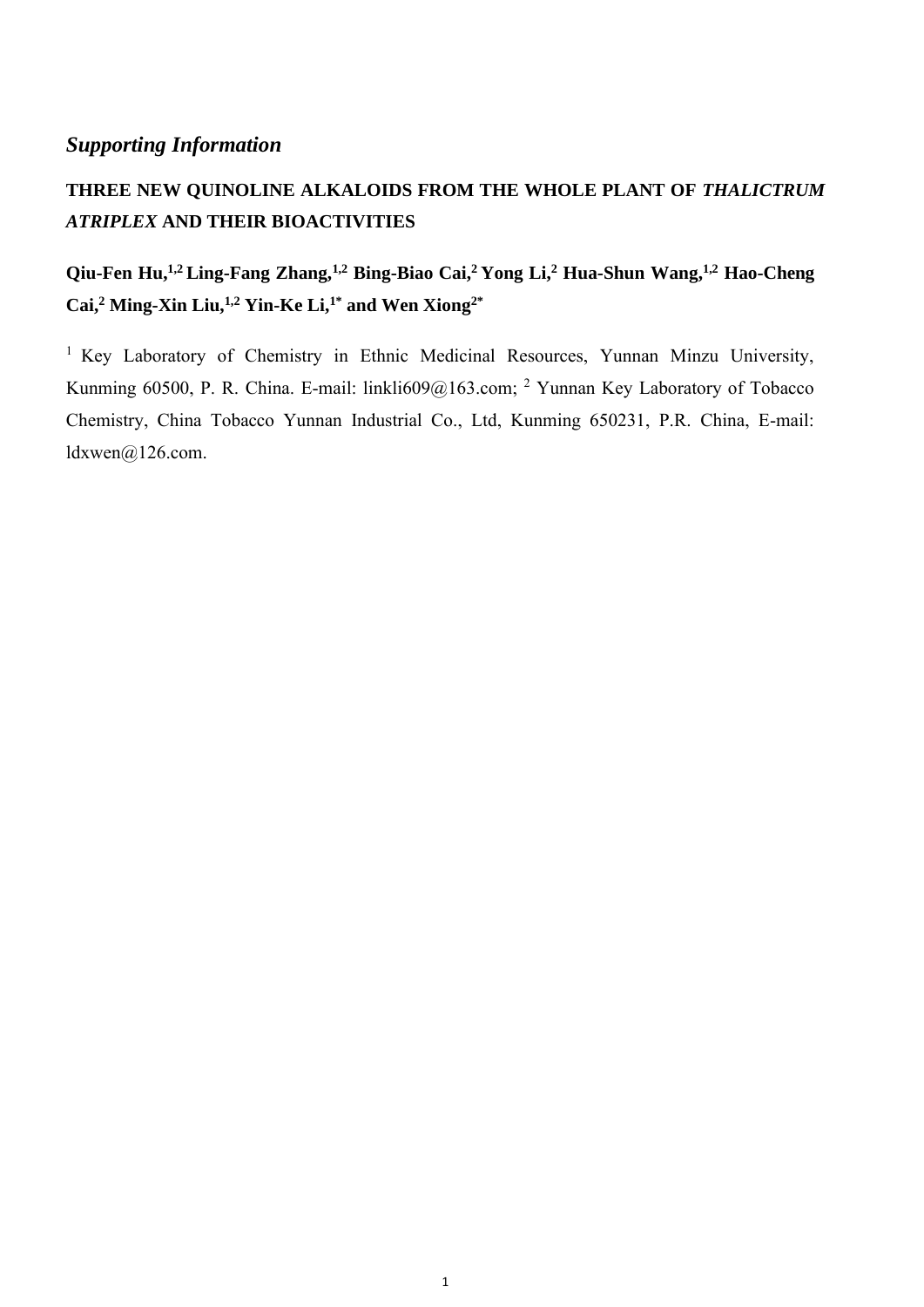| No.                 | <b>Contents:</b>                                                                    | Pages:    |
|---------------------|-------------------------------------------------------------------------------------|-----------|
| <b>Figure S1-S4</b> | $^{13}$ C NMR, $^{1}$ H, HSQC, and HMBC NMR spectra of<br>thalical kaloid $A(1)$    | $3-6$     |
| <b>Figure S5-S8</b> | $^{13}$ C NMR and $^{1}$ H, HSQC, and HMBC NMR spectra of<br>thalical kaloid $B(2)$ | $7-10$    |
| Figure S9-S12       | $^{13}$ C NMR and $^{1}$ H, HSQC, and HMBC NMR spectra of<br>thalical kaloid $C(3)$ | $11 - 14$ |

#### **Contents of Supporting Information**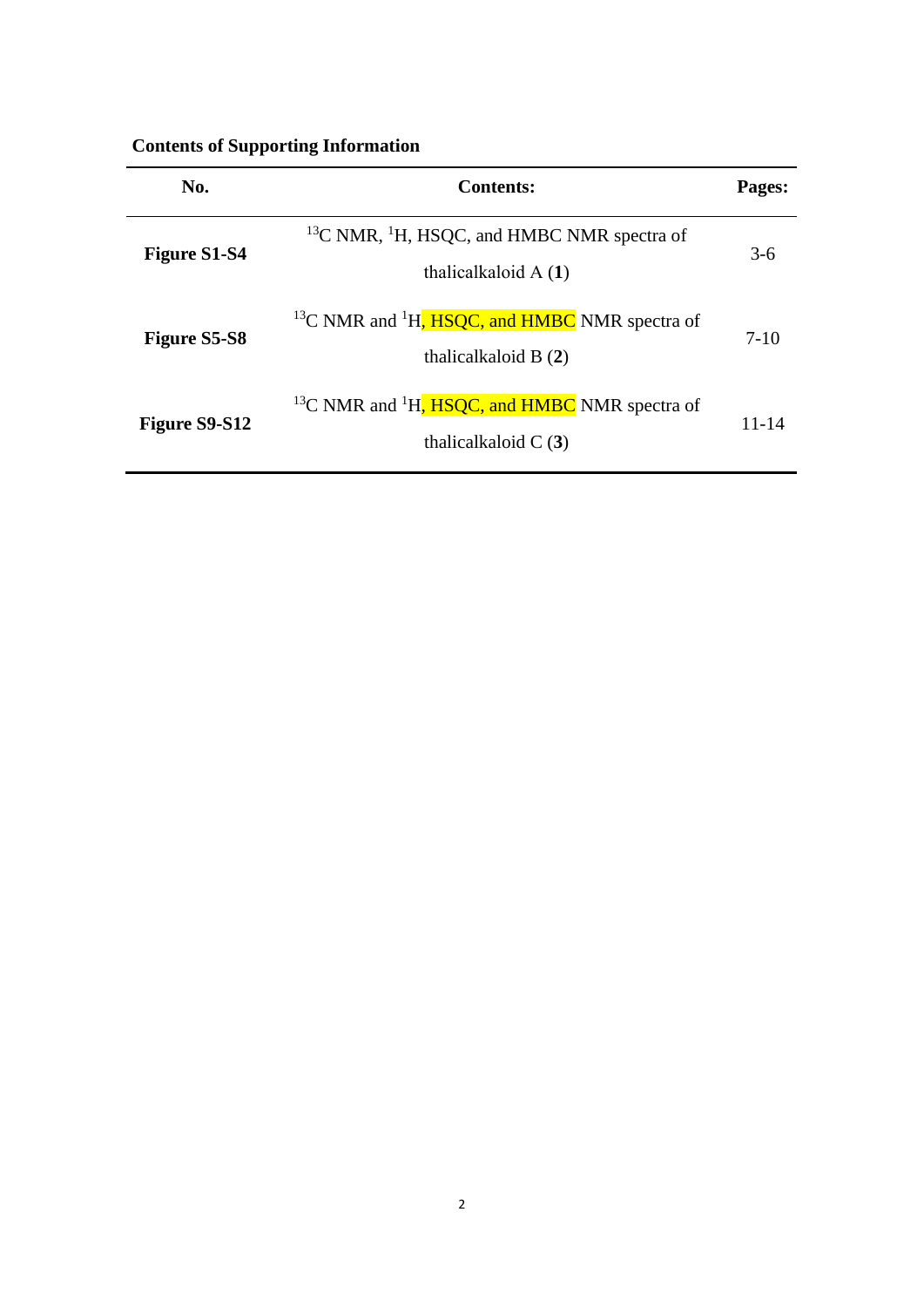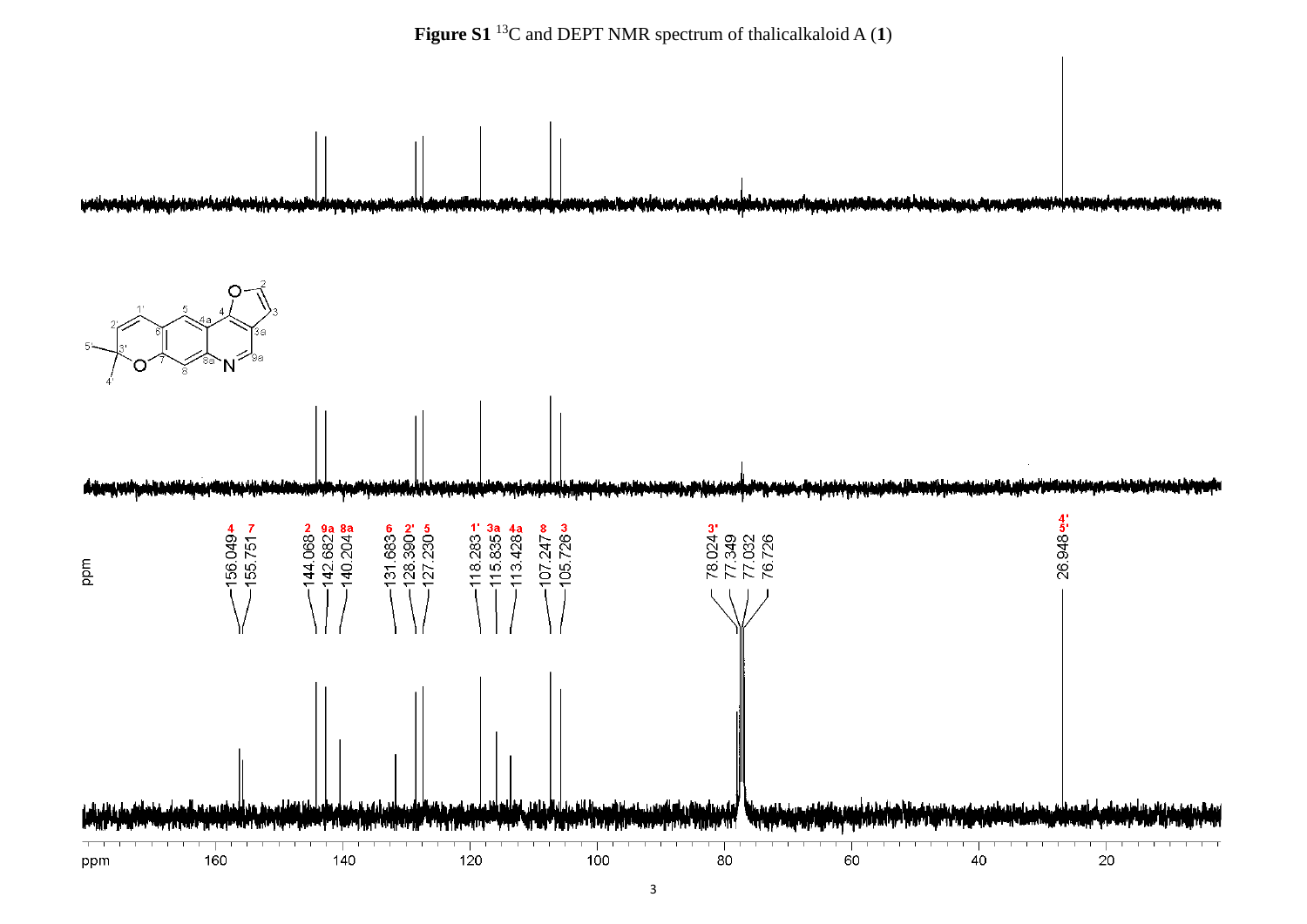# **Figure S2** <sup>1</sup>H NMR spectrum of thalicalkaloid A (**1**)

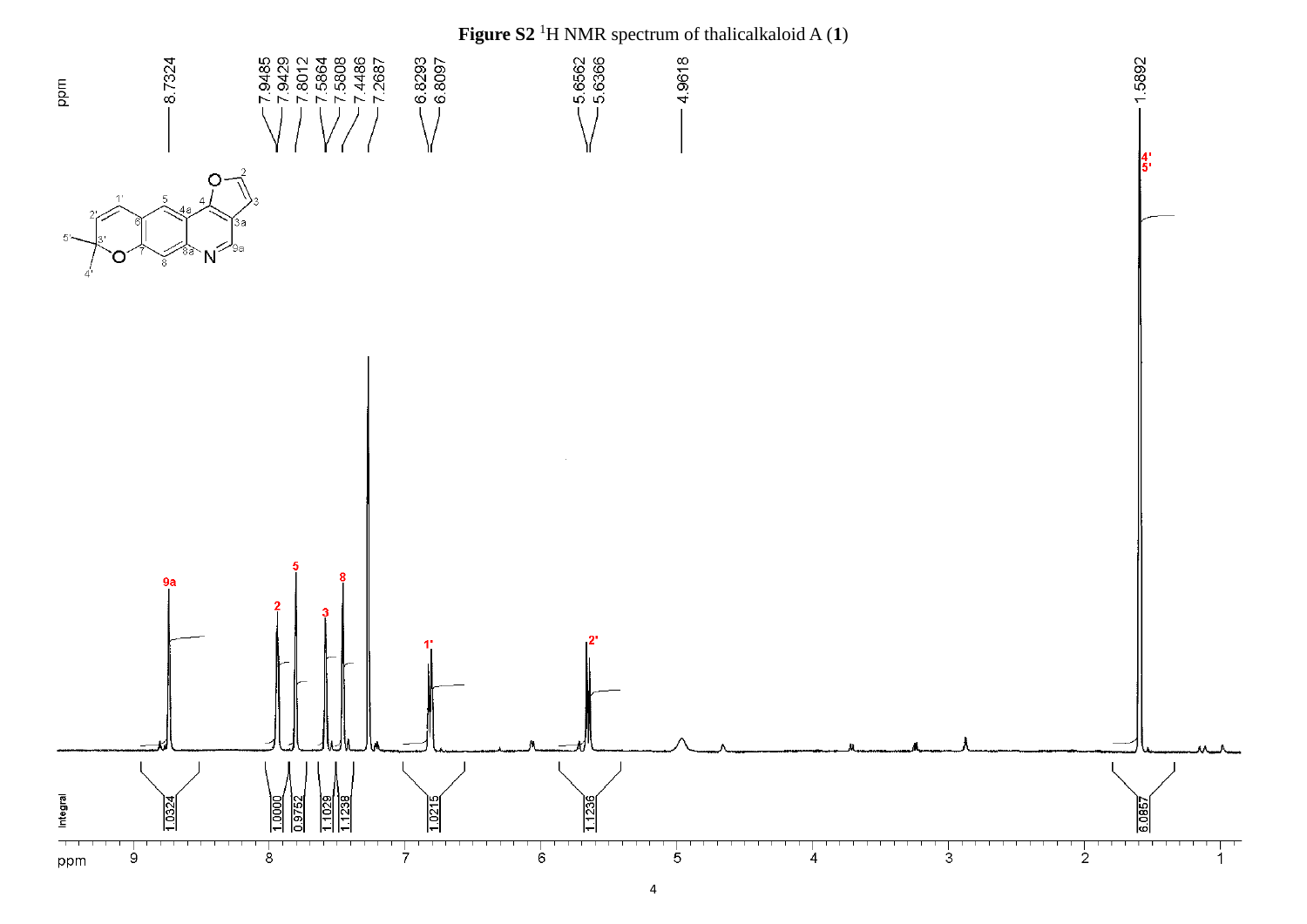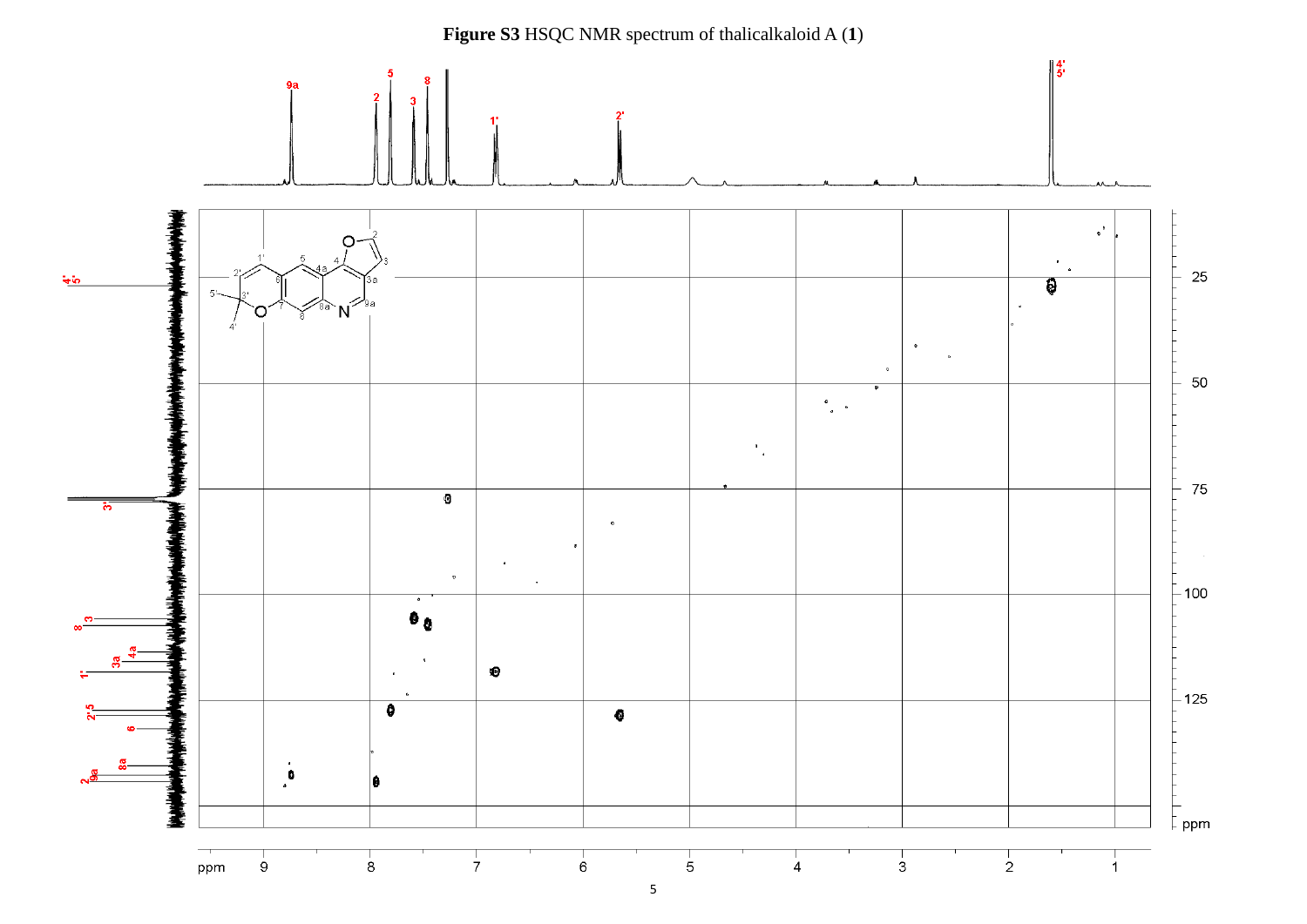**Figure S4** HMBC NMR spectrum of thalicalkaloid A (**1**) $\parallel^4$ :  $9a$  $\bullet$  $\mathbf{u}_\mathbf{0}$ റ 25  $\frac{1}{2}$  $\overline{\cdot}$  $\overline{a}$  $\bullet$  $\overline{\bullet}$  $\ddot{\phantom{a}}$  $\overline{a}$  $\overline{a}$  $\mathbf{N}^2$ റ **The South Advised Age of Action** 50  $\overline{\cdot}$  $\bullet$  $\bullet$ 75 L. ° 0,  $\mathbf{0}$ ₿  $\bullet$  $\bullet$  $\mathbf{a}$  $\ddot{\phantom{0}}$  $\epsilon$  $\blacksquare$ ×  $\alpha$  $-100$ ۵,  $\bullet$  $\bullet$  $\pmb{\mathsf{n}}$  $\bullet$  $-125$  $\bullet \bullet$ Ô  $_{\rm p}$ ₿  $\bullet$  $\alpha$  $\bullet$  $\epsilon$ € ġ  $\lambda$  $\mathcal{L}(\mathcal{F})$  $\begin{array}{c} \mathbf{B} \\ \mathbf{D} \end{array}$  $-150$ 18 01  $\hat{\mathbf{e}}$  $\pmb{\theta}$ ppm  $\frac{1}{2}$ ppm  $\mathbf{9}$  $\overline{8}$  $\overline{7}$  $6^{\circ}$  $\overline{5}$  $\ddot{4}$  $\overline{3}$  $\overline{1}$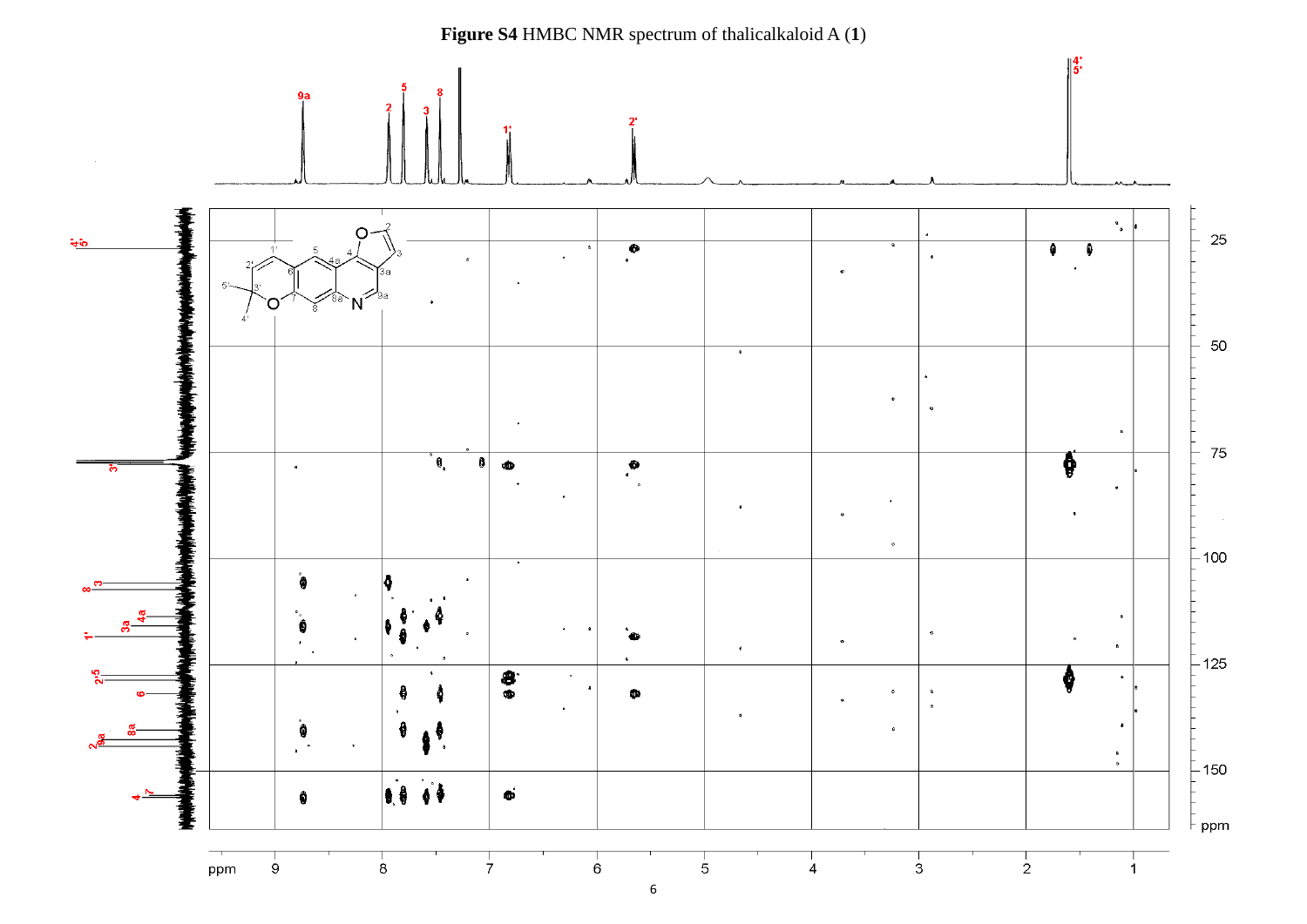

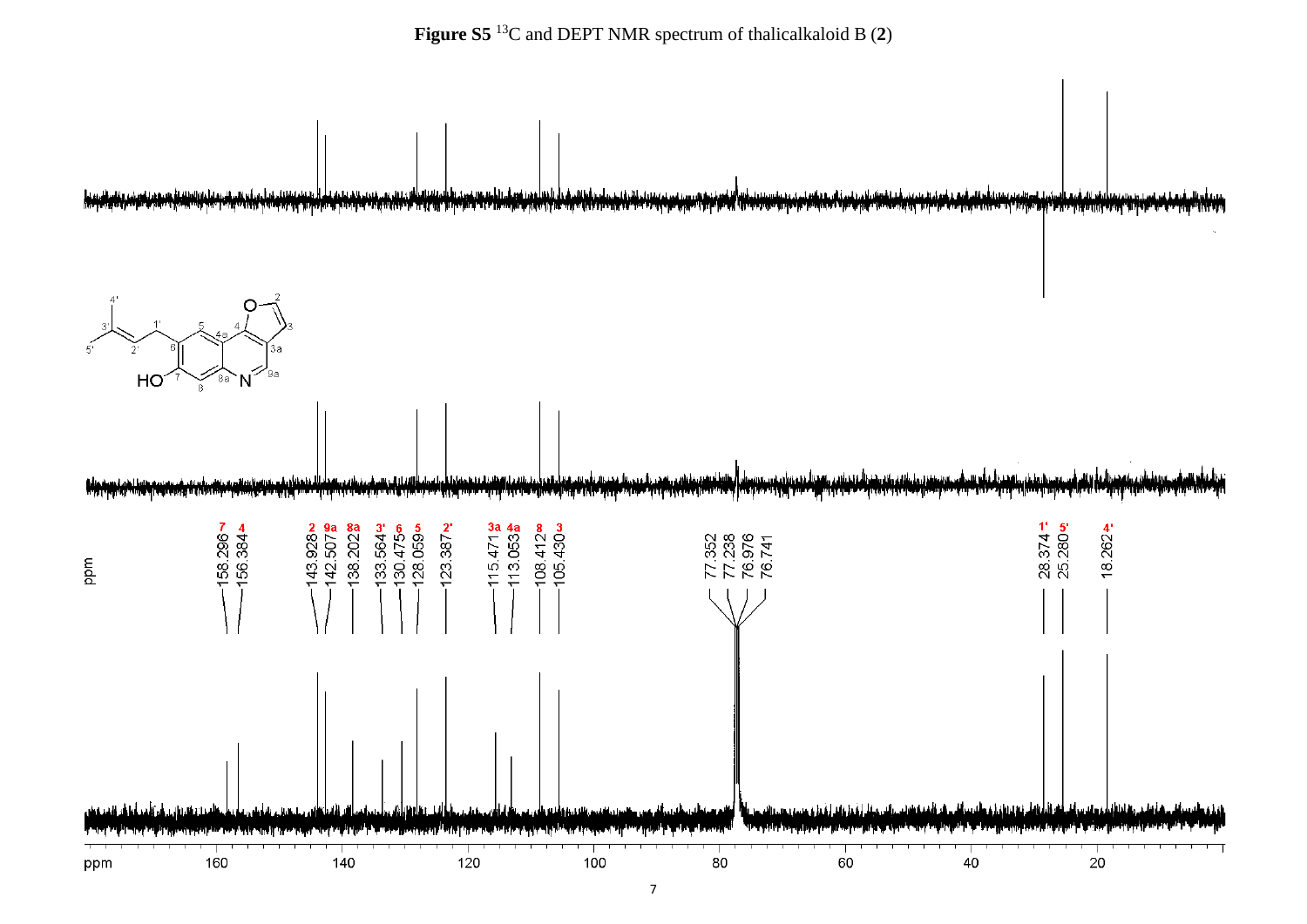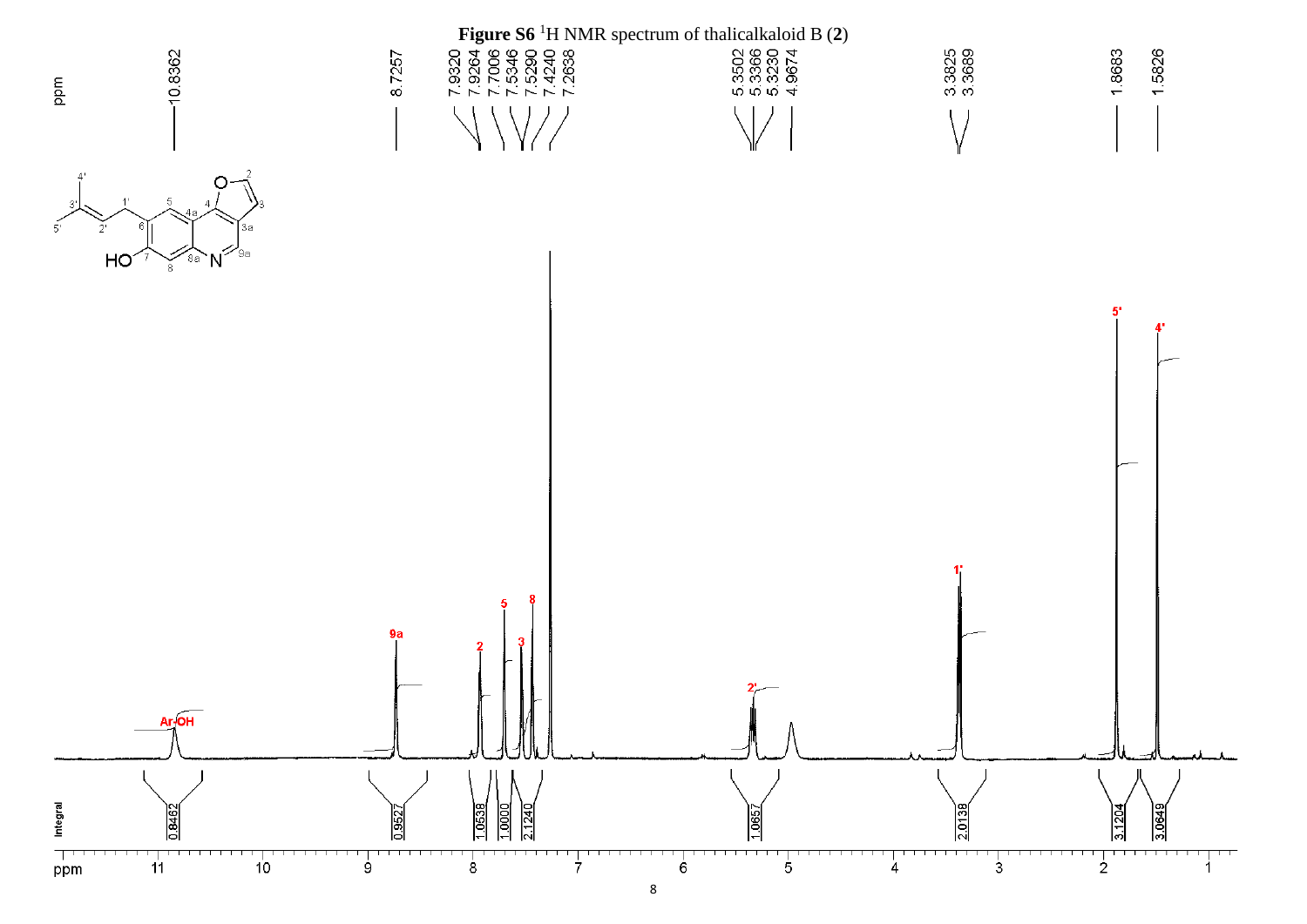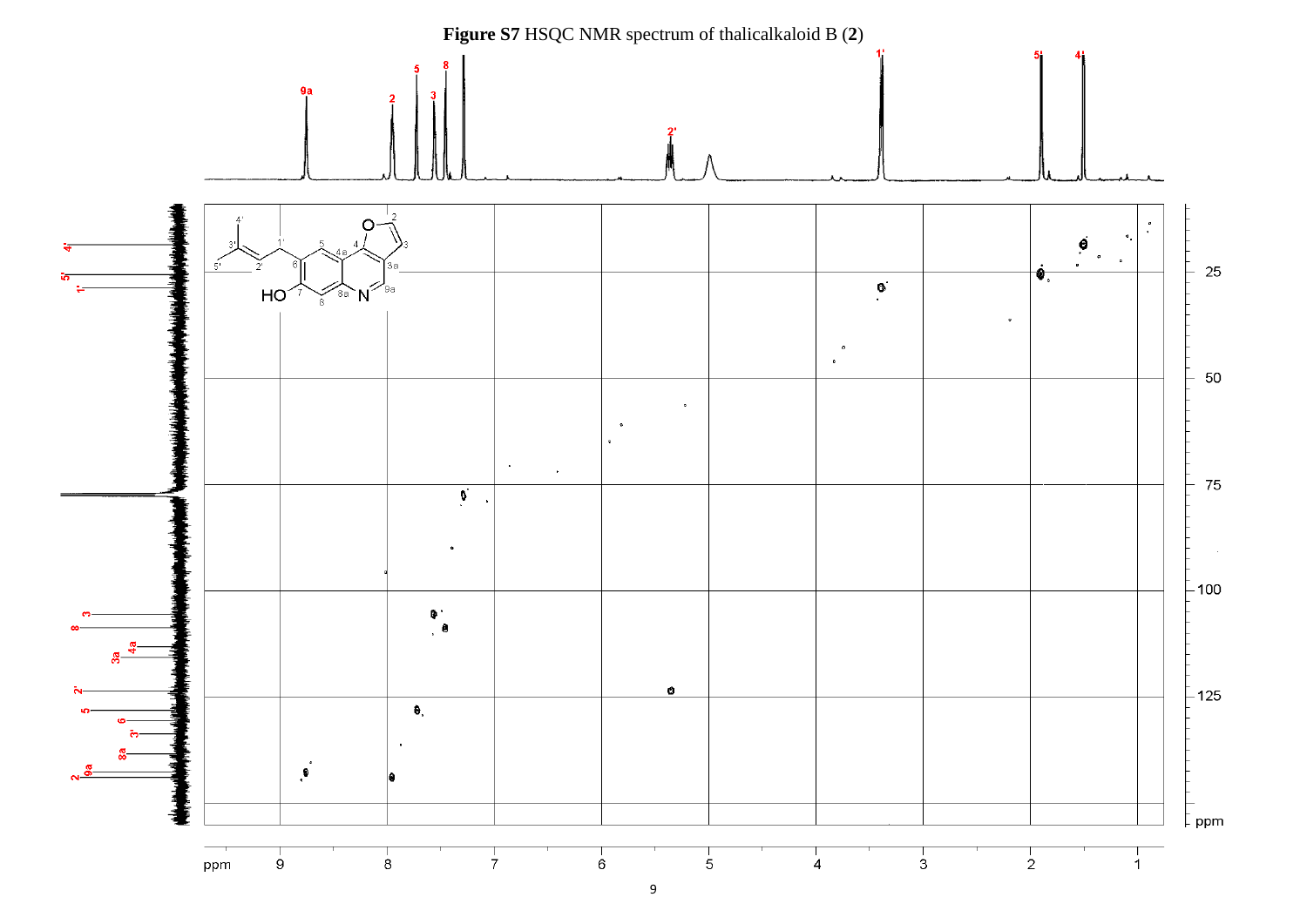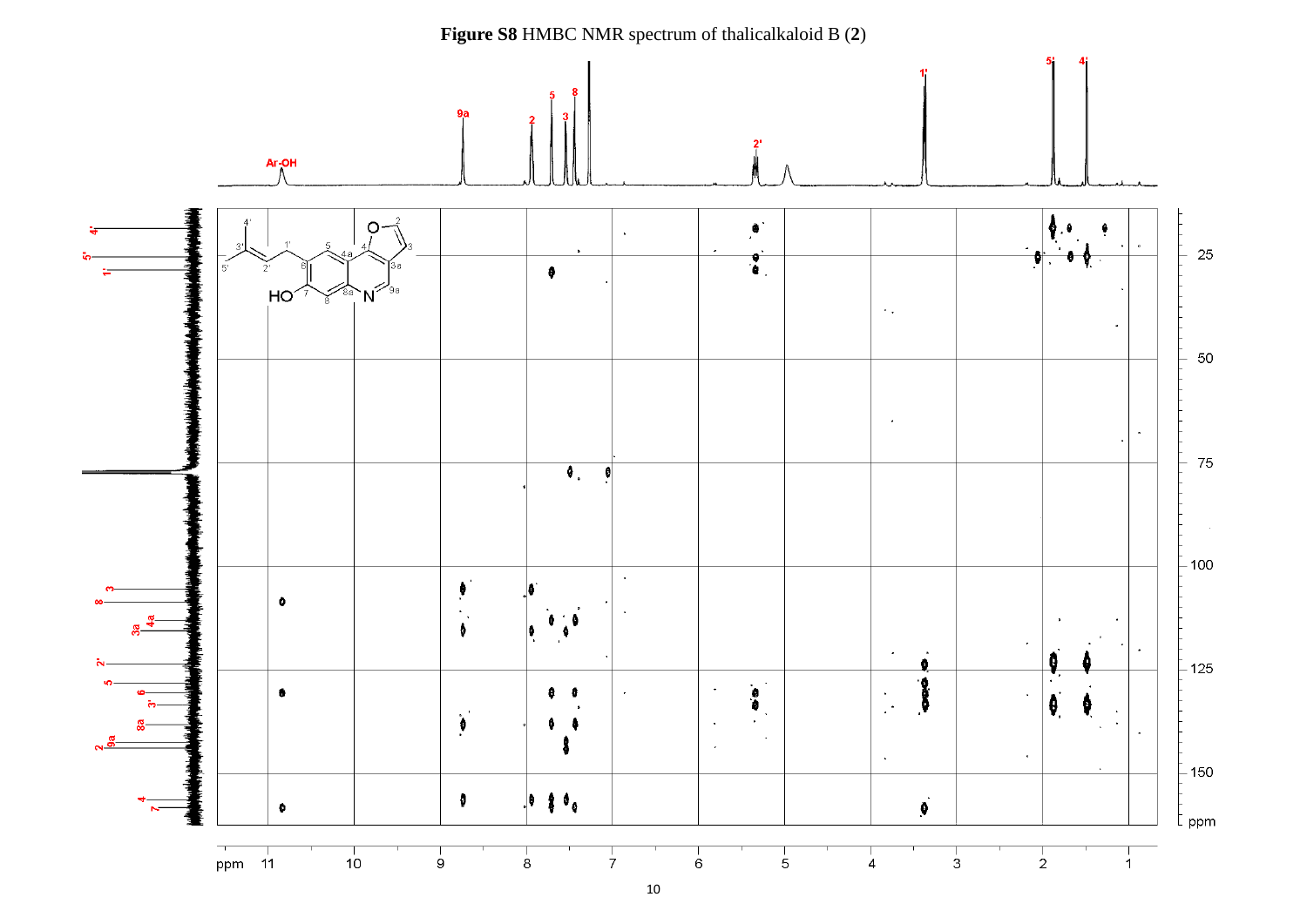

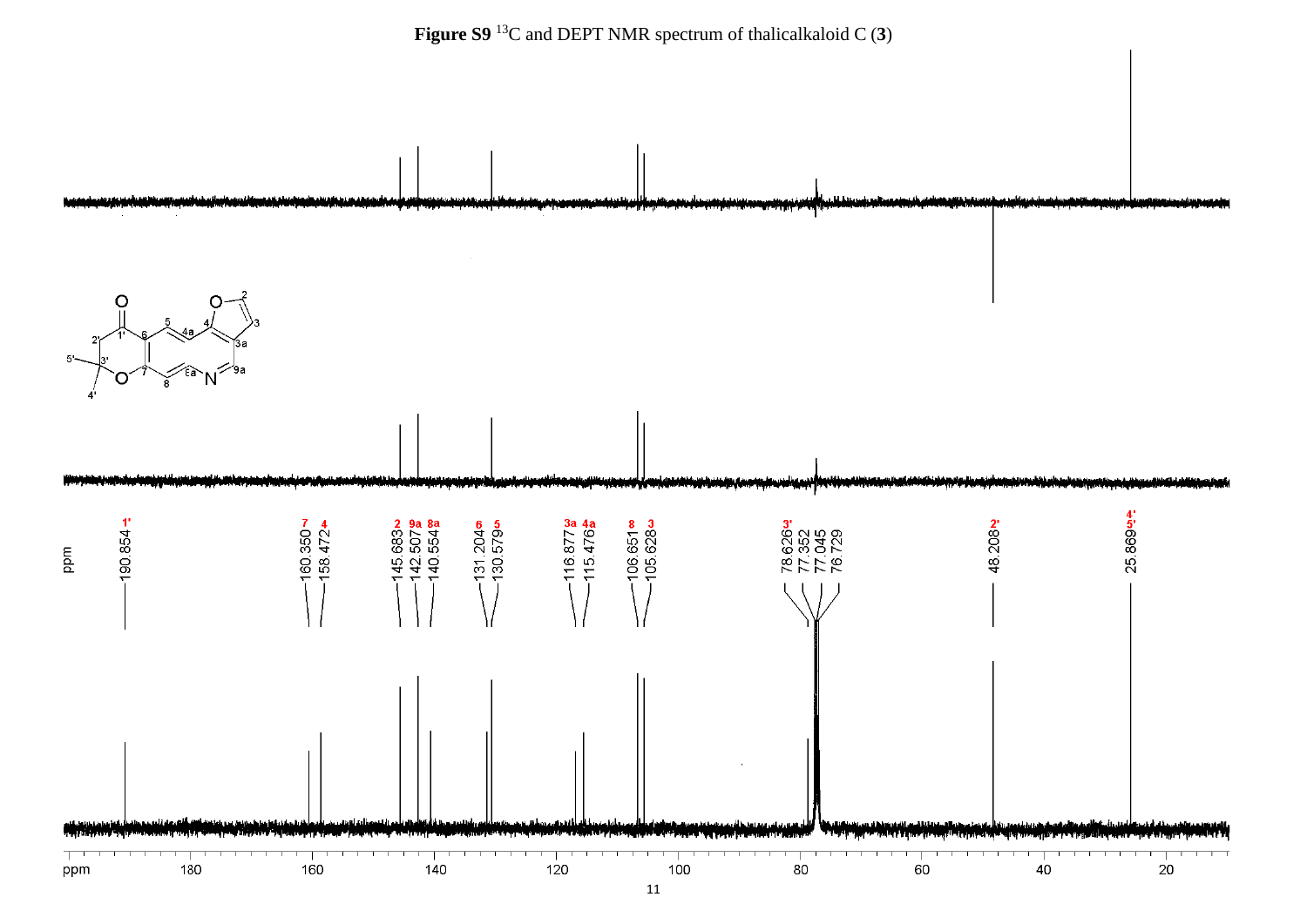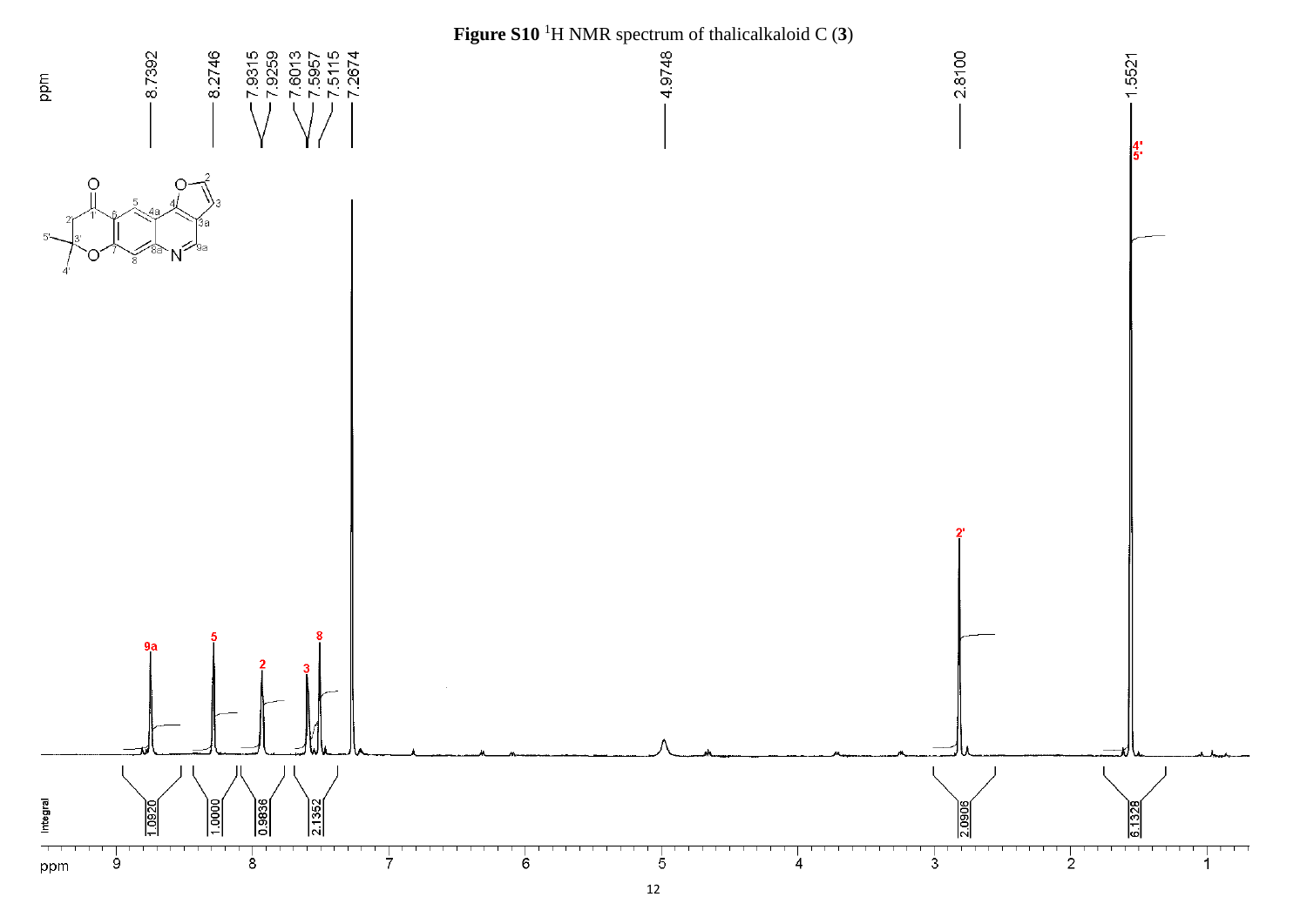